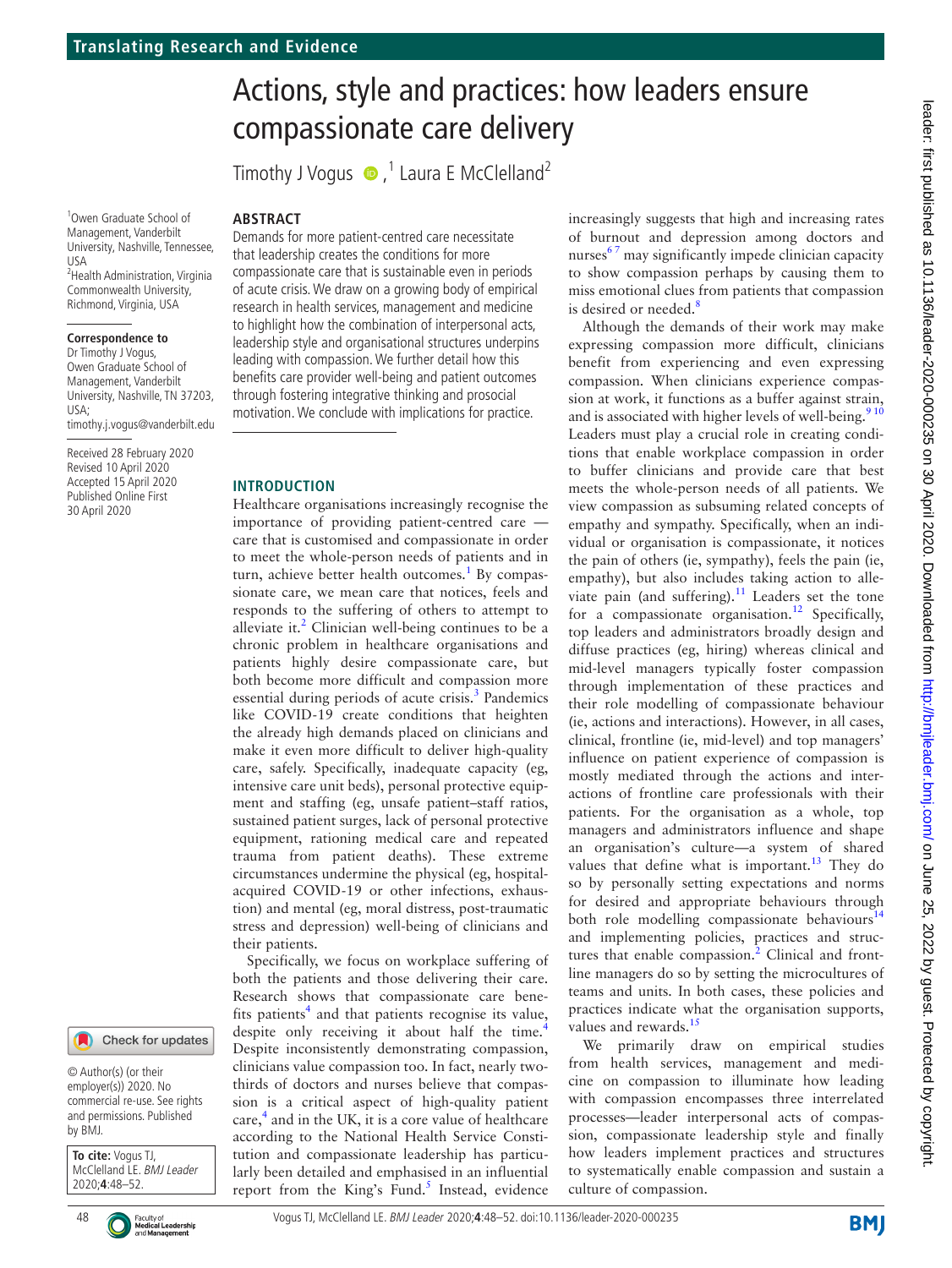### **Leader compassionate acts and interactions**

Leaders' interpersonal acts of compassion in everyday encounters with patients and employees positively benefit patients<sup>4</sup> as well as fuel expressions of compassion by employees and generate positive employee outcomes.<sup>9 16 17</sup> For top managers, their interpersonal acts may have influence across the organisation, for clinical and frontline managers, their influence may be more locally circumscribed, but no less influential. Specifically, prior research finds that compassionate statements to patients, and leader inclusiveness with employees, are two conversational mechanisms through which compassion is transmitted. Lastly, compassionate interpersonal acts shown to employees also benefit employees in a variety of ways. We discuss each of these below.

Compassionate statements from care providers that express realistic understanding of a patient's circumstance and a commitment to support them in their treatment have been associated with better adherence to treatment and improved functional outcomes[.18–20](#page-3-13) For example, statements like the following reduce patient anxiety:

I know this is a tough experience to go through and I want you to know that I am here with you. Some of the things that I say to you today may be difficult to understand so I want you to feel comfortable in stopping me if something I say is confusing or doesn't make sense. We are here together, and we will go through this together  $(21, p373)$  $(21, p373)$ .

But even simpler formulations that convey compassion—that is, notice and empathise with suffering—'I can understand how difficult low back pain must be for you<sup>22</sup> or non-verbal connection (eg, leaning in, less interpersonal distance, direct eye contact, smiling and nodding) yield positive emotional and functional outcomes. $^{23}$  More generally, communication that confirms (conveying the legitimacy of the concern or emotion) and pursues (asks a follow-up question or offers support) compassion $^{24}$  $^{24}$  $^{24}$  is associated with better patient outcomes. In turn, when a care provider engages compassionately, that person is viewed as more clinically competent and trustworthy by other care providers and patients. $^{25}$  $^{25}$  $^{25}$  In fact, when clinical and frontline leaders (eg, unit directors) display compassion and otherwise emphasise the importance of a compassionate relationship with patients, they are more likely to be seen as a role model by their subordinates.<sup>[26](#page-4-5)</sup>

Leader inclusiveness or "words and deeds exhibited by leaders that invite and appreciate others' contributions" ([17,](#page-3-14) p941) is another interpersonal action through which leaders can model compassion to their subordinates. In other words, inclusiveness notices, empathises with and acts on information about challenges and suffering of the frontline care providers. In a study of Neonatal Intensive Care Units, $17$  acts of inclusiveness shown towards employees were associated with higher levels of psychological safety, meaning they help subordinates feel more willing to take an interpersonal risk. Specifically, inclusiveness activated psychological safety, diminished the inhibiting effects of status differences and was associated with greater engagement in quality improvement work. Such empathy and increased feelings of similarity (via reduced status distance) are critical for fostering compassion among employees and between employees and their patients.<sup>[27](#page-4-6)</sup>

Compassionate acts of leaders are also valuable because they enhance the motivation and information processing of those expressing (eg, leaders) and receiving (eg, subordinates) compassion. Specifically, compassion expresses a prosocial motivation (ie, "the desire to expend effort to benefit other people", [28](#page-4-7),

 $p49$ ) that connects an individual to suffering<sup>[29](#page-4-8)</sup> and heightens sensitivity to the pain and needs of other. $30$  That is, compassion and emotional connection to others' suffering can create a prosocial identity—images of the self as helpful, caring and benevolent—that individuals are motivated to verify and act on $31$ by alleviating others' (eg, patients' and/or colleagues') suffering. Cognitively, higher levels of prosocial motivation increase the diligence and meticulousness applied to tasks.<sup>28</sup> Prosocial motivation also elicits more integrative thinking. That is, prosocially motivated individuals consider others' perspectives more comprehensively. $32$  The enhanced perspective taking increases cognitive flexibility and creativity both of which expand the individual's access to ideas and potential solutions to effectively help others.<sup>33 34</sup> Leader inclusiveness and interpersonal compassion are useful tools for clinical, frontline and top leaders to foster compassion and its benefits.

### **Compassionate leadership style**

Leader compassionate acts, inclusiveness and role modelling of compassion are influential, but become more widespread when they are part of a pattern of practice or coherent leadership style.<sup>[35](#page-4-13)</sup> Leadership style is a means of fostering compassion for a leader at any organisational level (ie, frontline, top) clinical or nonclinical. One style of leadership that is inherently compassionate and other oriented is servant leadership.<sup>36</sup> Servant leadership seeks to develop and engage followers on multiple dimensions emotional, ethical, relational and spiritual[.37](#page-4-15) Therefore, servant leadership emerges in one-on-one interactions that recognises an individual follower's uniqueness and elevates their goals, interests and needs.<sup>37</sup> This engagement is pursued as an end in and of itself, not as a means to other instrumental outcomes (eg, higher performance). $38$  As such, servant leadership is highly consistent with the description of compassionate leadership in healthcare— listening to, empathising with and supporting employees.<sup>[39](#page-4-17)</sup>

Although not the explicit focus of servant leadership, there is substantial evidence that when leaders prioritise follower growth and well-being, followers are more engaged and effective in their work in ways that benefit themselves and others.<sup>[37](#page-4-15)</sup> Specifically, prior research consistently finds that servant leadership is positively associated with individual employee discretionary effort (ie, citizenship behaviour) directed towards the community, $40$  coworkers $41$  and customers. $42$  Servant leadership is also positively related with positive behaviours that facilitate effectively working among employees including proactively collaborating and helping.<sup>43–45</sup> The positive, other-oriented employee behaviours associated with servant leadership are consequential for customers in terms of service quality and performance, $42$ customer satisfaction,<sup>46</sup> customer value cocreation<sup>47</sup> and servant leadership is further related to a positive service climate overall.<sup>[48](#page-4-24)</sup> In healthcare contexts, servant leadership enables and empowers patients such that they feel an enhanced ability to cope with, understand and manage their illness.

At the same time, servant leadership is positively associated with better work experiences for employees including engage-ment,<sup>[49](#page-4-25)</sup> job satisfaction,<sup>[50](#page-4-26)</sup> meaningfulness<sup>51</sup> psychological well-being<sup>[52](#page-4-28)</sup> and thriving.<sup>53</sup> Servant leadership is negatively linked with emotional exhaustion,  $54$  job cynicism<sup>55</sup> and turnover intentions,<sup>56</sup> perhaps because they feel empowered, psychologically safe and supported. $57$  Overall, as a compassionate leadership style, servant leadership elicits positive attitudes among followers regarding their work as well as coworker and customer-oriented behaviours that result in higher quality service and outcomes, including in healthcare contexts.<sup>4</sup>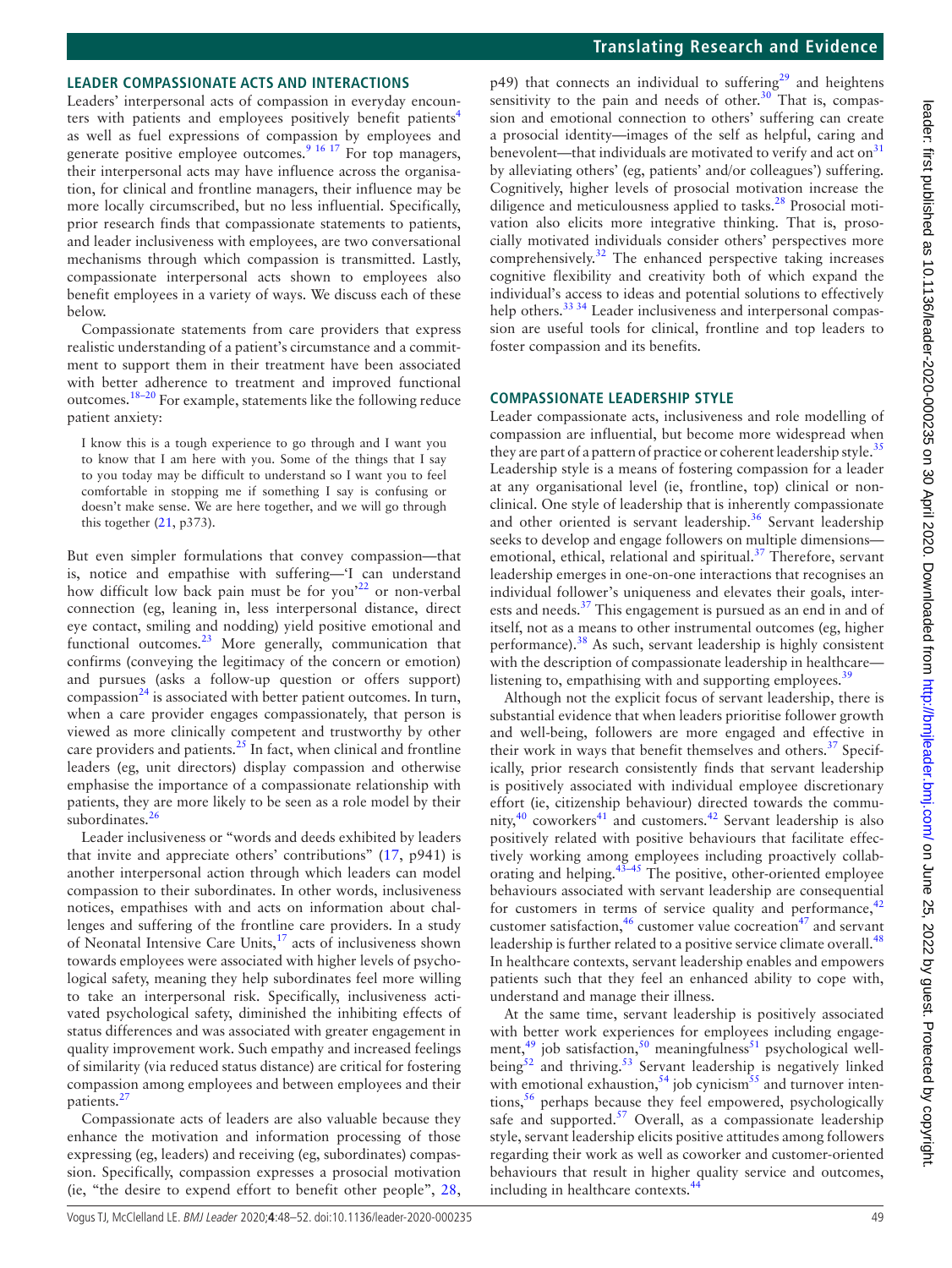# **Translating Research and Evidence**

### **Leader structures and a culture of compassion**

Leaders also enable workplace compassion by creating and supporting organisational structures that encourage, reinforce and support the expression of compassion. Dutton *et al*<sup>[2](#page-3-1)</sup> refer to these structures as the social architecture of an organisation that enables compassion organising—collective noticing, collective feeling and coordinated responses to suffering. For leaders to consistently foster compassion—both interpersonally and organisationally—leaders must create, enact and champion practices that systematically enable compassion. An organisation's top leaders have greater ability to adopt and spread such practices, but clinical and frontline leaders can elicit compassion by the ways in which they customise and implement these practices in their clinical areas or units.

In healthcare organisations, recent research finds evidence of the use of compassion practices—organisational practices that reward acts of compassion, and organisational practices that provide compassionate support to employees who are suffering.<sup>[16](#page-3-15)</sup> In subsequent work, McClelland and Vogus<sup>58</sup> found evidence that organisations also use hiring practices, specifically behavior-based interview questions regarding compassion, to select employees who are more likely to show compassion. These compassion practices are associated with higher patient experience ratings and patients reporting higher levels of caring and concern by members of the organisation.<sup>[10 16](#page-3-16)</sup>

In addition to rewarding and recognising compassion, compassion practices aid care providers by creating 'holding environments' that allow employees to individually or collectively process their grief and regroup.[59](#page-4-36) As such, McClelland *et al*[10](#page-3-16) find that compassion practices are associated with higher levels of caregiver psychological vitality and lower levels of emotional exhaustion. Healthcare organisations are actively experimenting with new means of deploying existing emotional support personnel (eg, pastoral care staff) to compassionately help employees cope with the demands, stress and trauma of their work. For example, the Cleveland Clinic developed Code Lavenders that activate a kind of rapid response team to attend to healthcare professionals experiencing emotional distress. $60$ Many healthcare organisations, like the University of Virginia Health System, have instituted 'the Pause', a contemplative practice wherein a clinician calls for a moment of silence after a patient dies, in order to help the clinical team process and honour the loss of life.<sup>61</sup> In so doing, clinicians report feeling more connected, replenished and better able to interact with the next patient or patient family member. $61$  Schwartz Rounds have been introduced at hundreds of healthcare organisations in order to help clinicians discuss the difficult (eg, emotional) nonclinical aspects of a patient's case as well as to build community, foster learning and increase mutual support.<sup>62</sup>

Grant *et al*<sup>[31](#page-4-10)</sup> examine how employee support programmes that provide financial grants to meet emergent needs of employees express compassion and instil prosocial motivation throughout an organisation. In addition, employee support programmes also provide a structural vehicle for employees to acts on their feelings of compassion. That is, employees contribute to the employee support programme as an expression of their compassion towards their peers who are in need. $31$ 

In addition to practices that process trauma or attend to hardship, other research finds the importance of everyday practices that cultivate connection and joy also enhance compassion among employees.[63](#page-4-40) Specifically, Lilius *et al* find a set of positive practices that include bounded play (eg, decorating the work environment), celebrating (each other's personal and

professional milestones), collective decision-making and help offering (monitoring and acting on perceived need for help) build a compassion capability that fosters high-quality connections among coworkers in a hospital department. These connections motivate them to compassionately help their colleagues when difficult circumstances arise.<sup>63</sup>

Taken separately, each compassion practice has the capacity to foster interpersonal compassion. However, more recent evidence suggests that it is a 'bundle' of compassion practices enacted jointly that fosters and sustains organisational compassion.<sup>58 63</sup> Bundles of practices are especially influential because they create consistent, distinct and mutually reinforcing signals regarding what the organisation expects, supports and values.<sup>[64](#page-4-41)</sup> That is, such combinations of practices shape a 'strong' culture that offers clear guidance for employees. $64$ <sup> $-$ </sup>A strong culture of compassion makes clear that acting compassionately towards colleagues and patients is a foundational part of what being at work means and what makes one a good employee.<sup>9</sup>

When combined, the range of practices detailed above work to shape a culture of compassion by—(1) infusing organisations with people likely to show compassion, increasing the organisation's collective capability, (2) sustaining the system of compassion by further normalising expectations that compassion is a valued and required behaviour at work (towards colleagues and patients), (3) replenishing the organisation's collective capacity to respond to suffering by directly attending to workplace suffering and (4) fostering high-quality connections among employees that increase attunement to suffering, the likelihood of showing empathic concern and willingness to help.<sup>[58 63](#page-4-35)</sup> At the same time, a culture of compassion permeates the social architecture of an organisation—its social networks, values and practices and routines—to enable collective coordinated responses to suffering.<sup>[2](#page-3-1)</sup> Employees experience these cultures as caring, connected and warm.<sup>7</sup> The compassion practices and culture of compassion are reinforced and even strengthened by each behavioural enactment by local leaders and the work-force.<sup>[2 58](#page-3-1)</sup> Not surprisingly, the benefits that accrue to these organisations and their members are significant—better patient and employee outcomes (eg, higher job satisfaction, lower absenteeism, improved teamwork and even fewer common physical ailments).<sup>6</sup>

Taken together, we see how top leaders critically shape through individual actions and style as well as bundles of practices and structures—the extent to which an organisation has a culture of compassion. Leader compassionate acts are important symbols, reminding employees of how they should act, legitimating and giving attention to noticing and responding to suffering are available to all leaders. These acts also become shared compassion stories that spread in the organisation, as a kind of artefact, reaffirming the organisation's commitment to compassion as an important organisational value.<sup>2  $63$ </sup> Leaders also play a crucial role in creating and enacting the structural conditions for compassion. Top leaders mobilise resources, and create and activate the social architecture of an organisation—practices, routines, policies and the social network that makes compassion organising possible—with frontline leaders playing a critical role in how it is deployed.<sup>[2](#page-3-1)</sup> Compassion capabilities derived from bundles of practices enable a compassionate culture and a virtuous cycle that deepens collective compassion capability.

### **Conclusion**

Increasing demands for highly customised and tailored patientcentred care, delivered in a cost-effective manner, creates a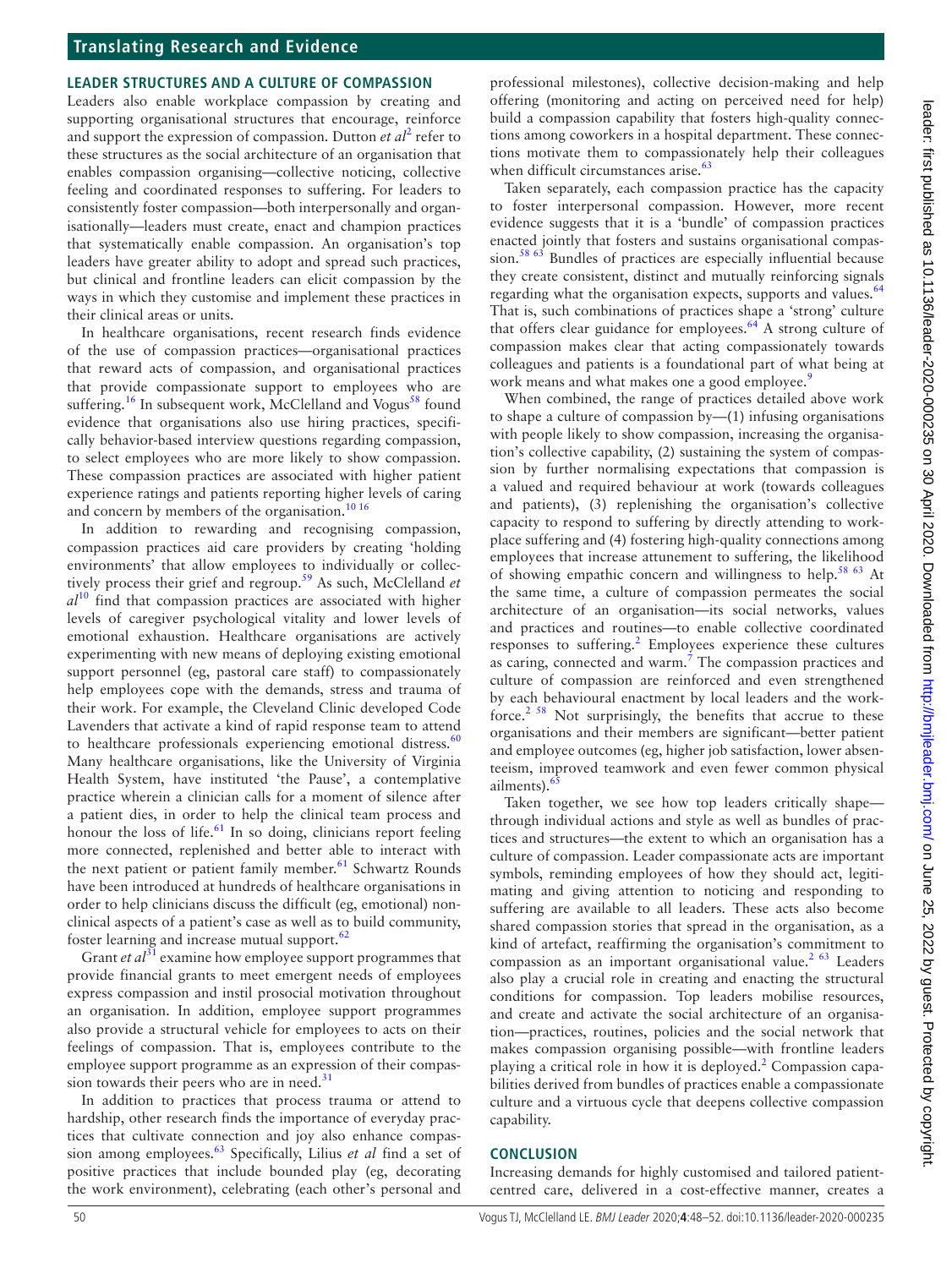## **Translating Research and Evidence**

made to redeploy existing resources in service of compassion to employees $^{60 \text{ } 61}$  or redesigned ways of working to create space and support for compassion.<sup>58</sup> Top leaders should build on these efforts to holistically think through how they design hiring, onboarding, training, performance evaluation and compensation practices can jointly and systematically aid compassionate care delivery and an organisational culture of compassion and clinical and frontline leaders how they customise and implement them as a means to achieve healthier patients and a thriving workforce.

**Twitter** Timothy J Vogus [@Owen4Aidan](https://twitter.com/Owen4Aidan)

**Contributors** Both authors planned, researched, wrote and revised the manuscript.

**Funding** The authors have not declared a specific grant for this research from any

funding agency in the public, commercial or not-for-profit sectors.

**Competing interests** None declared.

**Patient consent for publication** Not required.

**Provenance and peer review** Not commissioned; externally peer reviewed.

### **ORCID iD**

Timothy J Vogus<http://orcid.org/0000-0002-3164-8104>

### **References**

- <span id="page-3-0"></span>1 Rathert C, Wyrwich MD, Boren SA. Patient-Centered care and outcomes: a systematic review of the literature. [Med Care Res Rev](http://dx.doi.org/10.1177/1077558712465774) 2013:70:351-79.
- <span id="page-3-1"></span>2 Dutton JE, Worline MC, Frost PJ, et al. Explaining compassion organizing. [Adm Sci Q](http://dx.doi.org/10.2189/asqu.51.1.59) 2006;51:59–96.
- <span id="page-3-2"></span>3 McAlonan GM, Lee AM, Cheung V, et al. Immediate and sustained psychological impact of an emerging infectious disease outbreak on health care workers. Can J [Psychiatry](http://dx.doi.org/10.1177/070674370705200406) 2007;52:241–7.
- <span id="page-3-3"></span>4 Lown BA, Rosen J, Marttila J. An agenda for improving compassionate care: a survey shows about half of patients say such care is missing. [Health Aff](http://dx.doi.org/10.1377/hlthaff.2011.0539) 2011;30:1772-8.
- <span id="page-3-4"></span>5 West M, Eckert R, Collins B, et al. Caring to change: How compassionate leadership can stimulate innovation in health care [Internet. London, UK: The King's Fund, 2017. [https://www.kingsfund.org.uk/sites/default/files/field/field\\_publication\\_file/Caring\\_](https://www.kingsfund.org.uk/sites/default/files/field/field_publication_file/Caring_to_change_Kings_Fund_May_2017.pdf) [to\\_change\\_Kings\\_Fund\\_May\\_2017.pdf](https://www.kingsfund.org.uk/sites/default/files/field/field_publication_file/Caring_to_change_Kings_Fund_May_2017.pdf)
- <span id="page-3-5"></span>6 Shanafelt TD, Hasan O, Dyrbye LN, et al. Changes in burnout and satisfaction with work-life balance in physicians and the general us working population between 2011 and 2014. [Mayo Clin Proc](http://dx.doi.org/10.1016/j.mayocp.2015.08.023) 2015;90:1600-13.
- <span id="page-3-17"></span>7 McHugh MD, Kutney-Lee A, Cimiotti JP, et al. Nurses' widespread job dissatisfaction, burnout, and frustration with health benefits signal problems for patient care. Health [Aff](http://dx.doi.org/10.1377/hlthaff.2010.0100) 2011;30:202–10.
- <span id="page-3-6"></span>8 Levinson W, Gorawara-Bhat R, Lamb J. A study of patient clues and physician responses in primary care and surgical settings. [JAMA](http://dx.doi.org/10.1001/jama.284.8.1021) 2000;284:1021–7.
- <span id="page-3-7"></span>9 Barsade SG, O'Neill OA. What's Love Got to Do with It? A Longitudinal Study of the Culture of Companionate Love and Employee and Client Outcomes in a Long-term Care Setting. [Adm Sci Q](http://dx.doi.org/10.1177/0001839214538636) 2014;59:551–98.
- <span id="page-3-16"></span>10 McClelland LE, Gabriel AS, DePuccio MJ. Compassion practices, nurse well-being, and ambulatory patient experience ratings. [Med Care](http://dx.doi.org/10.1097/MLR.0000000000000834) 2018;56:4-10.
- <span id="page-3-8"></span>11 Sinclair S, Norris JM, McConnell SJ, et al. Compassion: a scoping review of the healthcare literature. [BMC Palliat Care](http://dx.doi.org/10.1186/s12904-016-0080-0) 2016;15:1-16.
- <span id="page-3-9"></span>12 Mountford J, Powis S. Compassion: a leadership imperative for health systems. BMJ [Leader](http://dx.doi.org/10.1136/leader-2017-000024) 2017;1:6–7.
- <span id="page-3-10"></span>13 O'Reilly CA, Chatman JA. Culture as social control: corporations, cults, and commitment. Res Organ Behav 1996;18:157–200.
- <span id="page-3-11"></span>14 Simpson AV, Farr-Wharton B, Reddy P. Cultivating organizational compassion in healthcare. [J Management Organization](http://dx.doi.org/10.1017/jmo.2019.54) 2019;25:1-15.
- <span id="page-3-12"></span>15 Zohar D, Hofmann DA. Organizational culture and climate. In: Kozlowski SWJ, ed. Oxford Handbook of industrial and organizational psychology volume 1. New York, NY: Oxford University Press, 2012: 643–66.
- <span id="page-3-15"></span>16 McClelland LE, Vogus TJ. Compassion practices and HCAHPS: does rewarding and supporting workplace compassion influence patient perceptions? [Health Serv Res](http://dx.doi.org/10.1111/1475-6773.12186) 2014;49:1670–83.
- <span id="page-3-14"></span>17 Nembhard IM, Edmondson AC. Making it safe: the effects of leader inclusiveness and professional status on psychological safety and improvement efforts in health care teams. [J Organ Behav](http://dx.doi.org/10.1002/job.413) 2006;27:941-66.
- <span id="page-3-13"></span>18 Lee Y-Y, Lin JL. The effects of trust in physician on self-efficacy, adherence and diabetes outcomes. [Soc Sci Med](http://dx.doi.org/10.1016/j.socscimed.2008.12.033) 2009;68:1060-8.
- 19 Ratanawongsa N, Karter AJ, Parker MM, et al. Communication and medication refill adherence: the diabetes study of northern California. [JAMA Intern Med](http://dx.doi.org/10.1001/jamainternmed.2013.1216) 2013;173:210–8.
- 20 Kaplan JE, Keeley RD, Engel M, et al. Aspects of patient and clinician language predict adherence to antidepressant medication. [J Am Board Fam Med](http://dx.doi.org/10.3122/jabfm.2013.04.120201) 2013;26:409-20.

vexing challenge for healthcare organisations and the people who work in them even in periods of normalcy. Regional disasters (eg, earthquakes, mass shootings) and ongoing crises like the COVID-19 pandemic reveal the shockingly precarious nature of the healthcare delivery system—a system whose functioning for the communities and patients they serve relies on the sustained well-being of the workforce required to deliver care. Our review of empirical research from health services, management and medicine reveals that increasing the expression of compassion and organisational capability for compassion results in better experiences and outcomes for patients and more meaningful, rewarding and sustainable work for care providers. In other words, compassion is mutually beneficial for employees, patients and organisations. We identify how leaders at all levels play a crucial role in realising these benefits. Specifically, clinical, frontline and top leaders' interpersonal actions, their overarching styles and the practices and policies they implement combine to instil a culture of compassion that influences and increases employees' behavioural and verbal expressions of compassion to the benefit of all. However, despite mounting evidence, interventions to foster compassion remain scattered, underused, and, at times, even counterproductive. We offer two overarching recommendations for all leaders to put into practice to cultivate compassionate care and a culture of compassion in the clinical areas, units or organisations they lead.

### **Leverage leader influence to instil compassion**

Employees look to leaders to make sense of 'the way things work around here' and what it takes to be an exemplary employee.<sup>1535</sup> The research reviewed finds that a more intentionally compassionate approach, even in brief interactions, makes a substantial difference for patients $21$  and sets the tone for how to interact with patients and with other care providers and employees.<sup>[25 26](#page-4-4)</sup> When leaders model compassion, they foster high-quality relationships with their employees, deepening their referent power, and in turn, strengthening their influence on employees to express compassion and guide how they do so. Leadership influence might also be leveraged during key moments like the aforementioned care encounters, but also when giving even informal performance feedback. For example, Zohar *et al* find in a randomised trial that providing feedback about the extent to which employees feel a frontline supervisor values safety shifts the extent to which they prioritise and talk about safety.<sup>[66](#page-4-43)</sup> By extension, clinical, frontline and top leaders could similarly coach their subordinates regarding the extent to which they exhibit and prioritise compassion. Modelling compassion in these key moments shows how to deliver care compassionately and how to lead compassionately and in doing so can cascade and spread the expression of compassion throughout an organisation from leaders to supervisors to frontline care providers to patients.

### **Focus on compassionate systems**

In response to the epidemic of burnout among healthcare providers,<sup>[6](#page-3-5)</sup> there have been numerous recommendations for individualised coping strategies including apps and trainings related to compassion, mindfulness and resilience. Moreover, other counterproductive recommendations might be for already 'depleted' care providers to be more compassionate, generating compassion fatigue.<sup>[59](#page-4-36)</sup> Our review offers a practical guide of how to design for compassion such that it is more hardwired into the culture of the organisation and not an additional requirement for overstretched individuals. This occurs when investments are